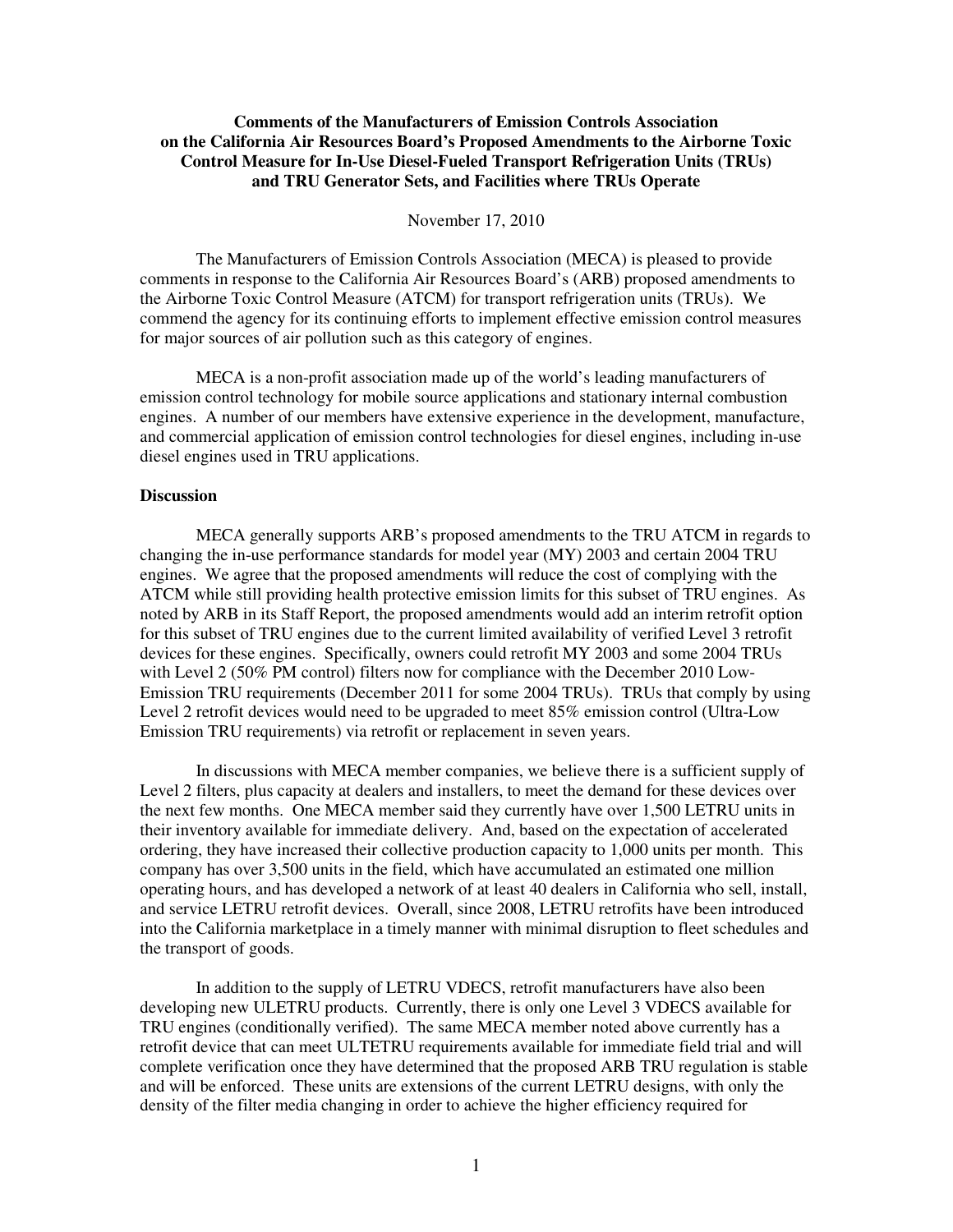ULETRU performance. They will incorporate all of the durability improvements identified during the LETRU program. In addition, there will be an upgrade program available that will allow LETRU operators to return units for remanufacture to the ULETRU level at approximately 50% of the cost of a new unit.

 In supporting the proposed amendments, MECA believes any further delays would be unnecessary and counterproductive to ARB's mission of reducing particulate matter emissions to protect public health and the environment. MECA member companies have invested and continue to invest significant resources in developing and commercializing emission control technologies for the whole range of in-use diesel engines currently operating in California and the rest of the U.S. Similar to the situation of the aforementioned MECA member regarding their development of a Level 3 VDECS for TRU engines, technology providers rely on regulatory stability in order to continue making the necessary investments to meet the commercial needs in time for implementation. However, delays in the implementation of emission control requirements will only cause retrofit manufacturers to be extremely cautious in making these investments. Furthermore, market adoption by fleets is heavily influenced by the regulatory deadlines and few if any operators elect to comply early. As related to MECA by the aforementioned MECA member, LETRU systems were available in mid-2008; however, minimal compliance activity was experienced until 60 days prior to the actual compliance date.

 MECA member companies are committed to developing and commercializing diesel retrofit technologies that cover a broad range of in-use engines and applications, including in-use diesel engines used in TRU applications. The success of ARB's efforts, however, to clean up these existing diesel vehicles and equipment operating within the state depends on the agency having adequate staff and support to manage its verification program for diesel emission control strategies. Going forward, we urge the ARB Board to continue to provide sufficient resources to the verification program to enable the agency to maintain a retrofit technology portfolio that provides end-users with a variety of proven, cost-effective retrofit options from a number of suppliers.

 Given the effectiveness of diesel particulate filter systems in reducing PM emissions, ARB should consider maximizing the use of these technologies wherever possible to help the agency meet its regulatory obligations (e.g., the ATCMs under ARB's Diesel Risk Reduction Plan, as well as ARB's State Strategy for meeting California's State Implementation Plan).

 (Note: In response to the recent proposed amendments to ARB's truck and bus regulation and off-road regulation, as well as to other ATCMs such as the TRU regulation, MECA intends to make recommendations to ARB seeking changes to the agency's current verification and in-use compliance program to provide economic relief to retrofit device manufacturers.)

#### **Conclusion**

MECA generally supports ARB's proposed amendments to the Airborne Toxic Control Measure for transport refrigeration units. However, MECA advises ARB to fully take into consideration the feasibility, costs, and emission impacts of the changes to this ATCM, as well as changes to other ATCMs. MECA and its member companies look forward to continuing to work with ARB and its stakeholders in implementing the control measures under the agency's Diesel Risk Reduction Plan.